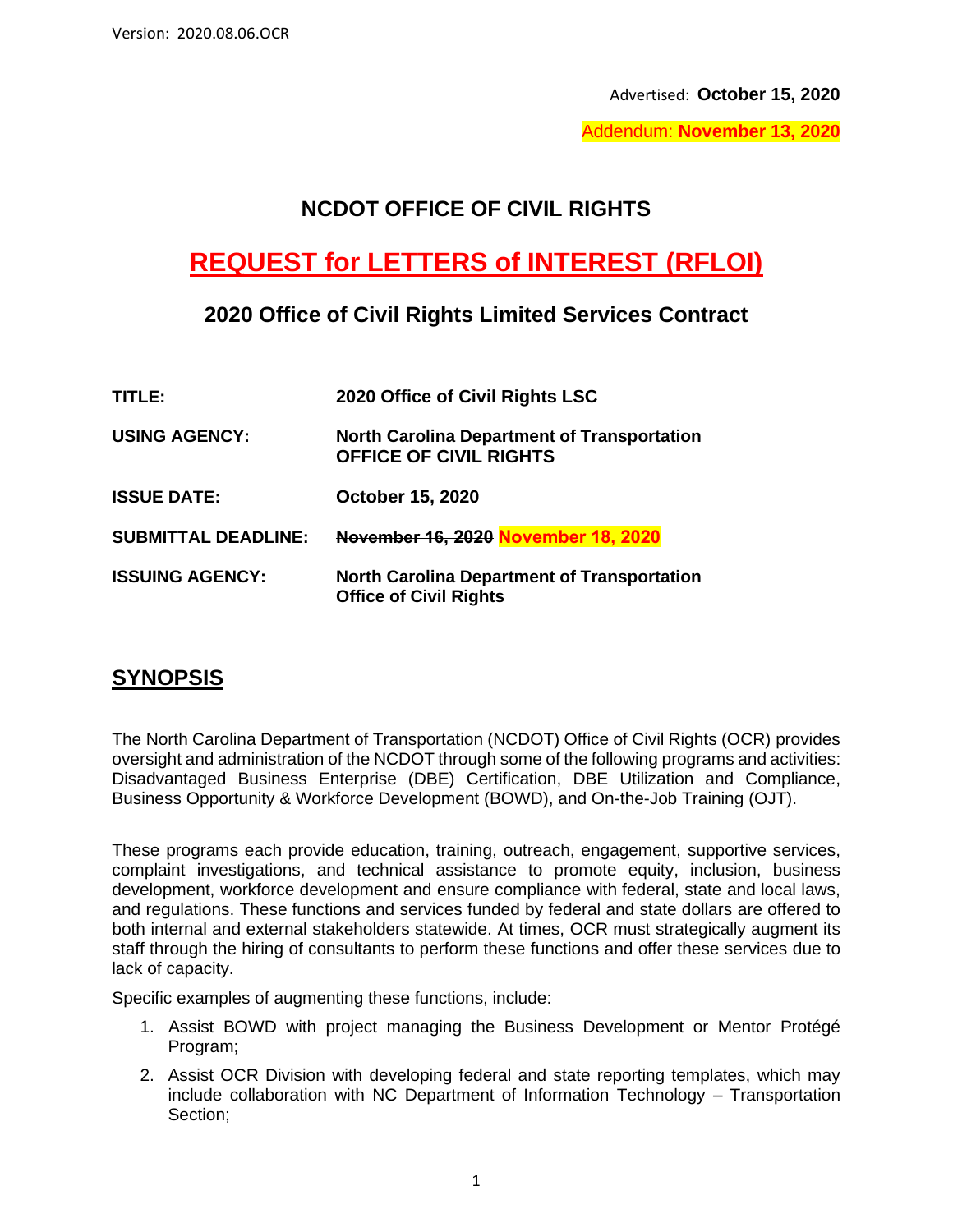- 3. Assist DBE Compliance and Utilization with external and internal trainings including contractor compliance, goal setting and supplier development;
- 4. Assist DBE Certifications with conducting an audit to identify fraud/abuse of firms participating in the DBE Certification Program; and
- 5. Assist OJT with providing oversight and administration of statewide Highway Construction Trades Academies.

Prospective consultants should be familiar with 49 CFR Parts 26 and 23, Title VI and Title VII of the Civil Rights Act of 1964, Americans with Disability Act of 1990, Title 23 CFR Part 230, and NCDOT's major business units who OCR supports including: Aviation, Division of Highways, Construction, Rail, Professional Services, Department of Motor Vehicles, Public Transit, Transportation Planning, Purchasing, Ports and Ferry.

The OCR may select multiple teams of consultant(s) and subconsultant(s) to assist with fulfilling the needs of the unit and NCDOT, which will be statewide.

### **REGISTRATION AND INSURANCE**

Except as provided below any firm wishing to be considered must be properly registered with the Office of the Secretary of State. Any firm proposing to use corporate subsidiaries or subcontractors must include a statement that these companies are properly registered. If Engineers are performing the work and are in responsible charge of the work, they must be registered Professional Engineers in the State of North Carolina and must have a good ethical and professional standing. It will be the responsibility of the selected private firm to verify the registration of any corporate subsidiary or subcontractor prior to submitting a Letter of Interest. Firms which are not providing engineering services need not be registered with the North Carolina Board of Examiners for Engineers and Surveyors. Some of the services being solicited may not require a license. It is the responsibility of each firm to adhere to all laws of the State of North Carolina.

The firm must have the financial ability to undertake the work and assume the liability. The selected firm(s) will be required to furnish proof of Professional Liability insurance coverage in the minimum amount of \$1,000,000.00. The firm(s) must have an adequate accounting system to identify costs chargeable to the project. Evidence of an acceptable accounting system may be audited prior to official award.

#### **ASSURANCE OF NONDISCRIMINATION**

The North Carolina Department of Transportation, in accordance with the provisions of Title VI of the Civil Rights Act of 1964 (78 Stat. 252, 42 US.C. §§ 2000d to 2000d-4) and the Regulations, hereby notifies all RESPONDENTS that it will affirmatively ensure that any contract entered into pursuant to this advertisement, disadvantaged business enterprises will be afforded full and fair opportunity to submit LETTERS of INTEREST (LOIs) in response to this ADVERTISEMENT and will not be discriminated against on the grounds of race, color, or national origin in consideration for an award.

## **SCOPE OF WORK**

The tasks to be performed within this assignment include but are not limited to: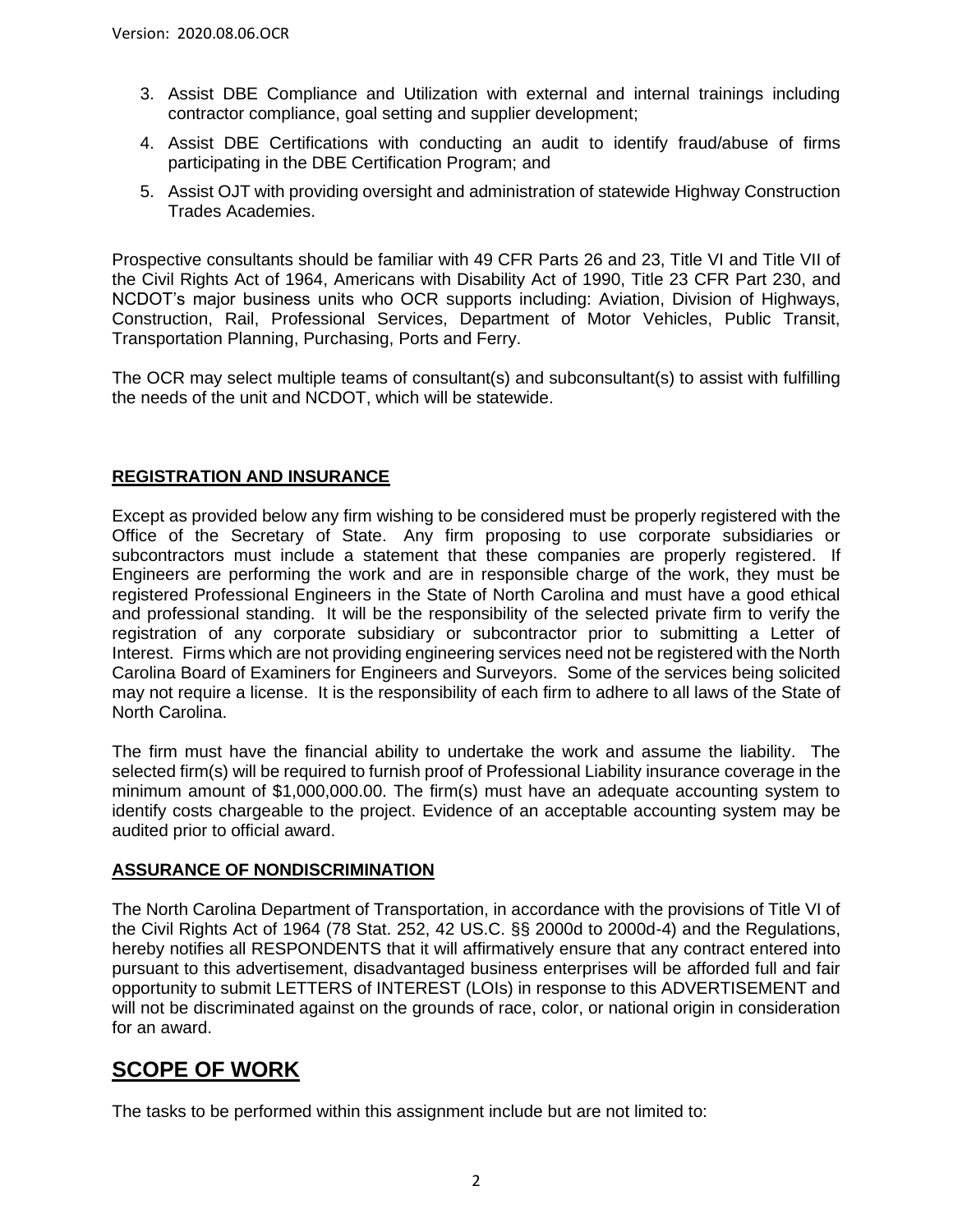- 1. Assist OCR in fulfilling federal, state and local requirements for programs and activities under OCR oversight and administration for NCDOT, including DBE Certifications, DBE Utilization and Compliance, BOWD, and OJT.
- 2. Assist OCR with providing supportive services under BOWD and OJT Programs. Supportive services may include, but not be limited to, training and education, technical assistance, outreach and/or engagement.
- 3. Assist OCR with the development, implementation and facilitation of the Business Development Program and Mentor Protégé Program, which may require strategic planning and coordination with other NCDOT business units, its agents, contractors, subcontractors, consultants, subconsultants, community organizations and/or other partners.
- 4. Assist OCR and the Department with policy research, development, and implementation regarding the DBE Program or other policies and processes impacting small, disadvantaged, minority and women owned businesses.
- 5. Assist OCR with developing and providing education and training to internal and external stakeholders on topics to include, but not be limited to:
	- a. Marketing;
	- b. Technical/Legal Contracts/NCDOT Specifications;
	- c. Finance;
	- d. Project Management;
	- e. Organizational Development;
	- f. Equal Opportunity Contractor Compliance; and
	- g. Contract by contract goal setting of NCDOT's multi-modes, including, but not limited to, Divisions of Highway, Rail, Aviation, Ports, Ferry, and Transit.
- 6. Assist OCR in providing monitoring and compliance with laws and regulations of programs and activities under oversight and administration of OCR. This includes, but is not limited to, DBE Certifications, DBE Utilization and Compliance, BOWD, and OJT. As an example, assist OCR with conducting an audit to identify fraud/abuse of firms participating in the DBE Certification Program.
- 7. Assist OCR in providing statistical analysis and report development for various programs and activities conducted by DBE Certifications, DBE Utilization and Compliance, BOWD, and OJT.
- 8. Assist OCR with outreach and engagement to internal and external stakeholders.
- 9. Assist OCR with developing mobile-friendly/web-based electronic forms to help with compliance reviews, field assessments, on sites or other programs and activities conducted by DBE Certifications, DBE Utilization and Compliance, BOWD, and OJT.

The programs and activities listed above are not exhaustive, and during the course of any given contracting period, requests might be made for assistance with additional tasks, and qualifications of consultant(s) and subconsultant(s) will be evaluated. This *may* require a consultant(s) to source additional subconsultant(s).

Teams of consultant(s) and subconsultant(s) who are qualified and have the ability to provide all or any possible combination of services required under the LSC are strongly encouraged. The chosen consultant(s) and subconsultant(s) will work with the OCR staff on a task order basis to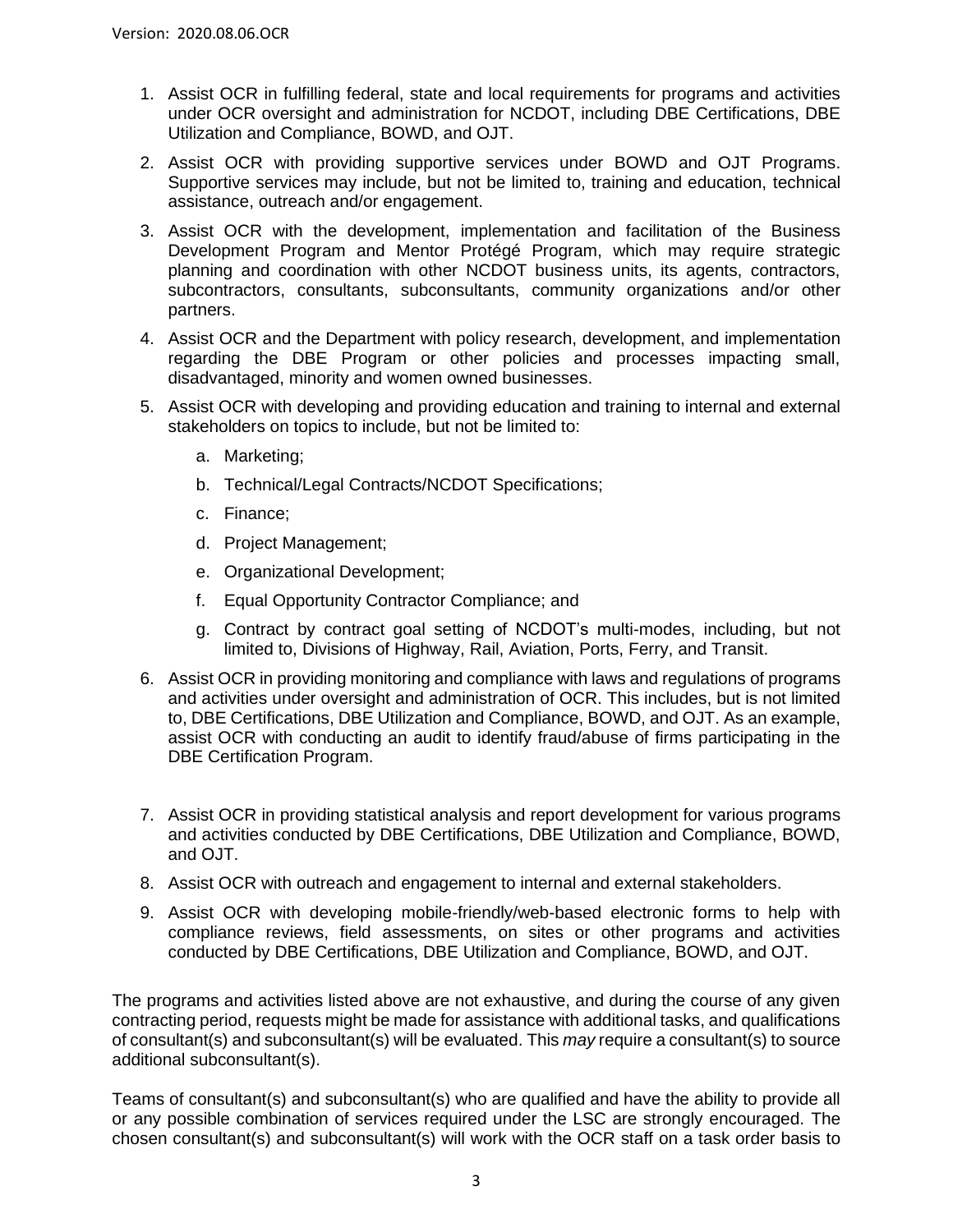fulfill the needs of the unit and NCDOT as dictated by program funding and need for Division staff augmentation to deliver the workload.

Consultant(s) and Subconsultant(s) must comply with federal, state, and local requirements in fulfilling any tasks under the LSC.

### **PROPOSED CONTRACT TIME: TWO (2) YEARS; RENEWABLE UP TO THREE (3) TIMES, ONE YEAR EACH.**

**PROPOSED CONTRACT PAYMENT TYPE:** The contract payment type shall be **LUMP SUM OR COST - PLUS AGAINST A CONTRACT MAXIMUM,** varying per Task Order and based on the scope of work and other factors as appropriate, and as agreed between the consultant and the NCDOT.

### **OPTIONAL PRE-PROPOSAL MEETING**

An "attendance optional" Pre-Proposal meeting is scheduled for **OCTOBER 29, 2020 AT 11 AM** via Microsoft Teams. Firms are strongly encouraged to attend the Pre-Proposal meeting. NCDOT will provide project background information at the pre-proposal meeting and answer questions, which may result in the issuance of an addendum to this solicitation. In advance of the meeting, please send an email with your name and email address to [pobroadwater@ncdot.gov](mailto:pobroadwater@ncdot.gov) to receive an invite to this meeting.

## **SUBMITTAL REQUIREMENTS**

Firms will be required to submit **two** separate pdf packets at the time of submittal to be considered responsive.

- ➢ Packet 1 must *only* include the following:
	- o LOI that conforms with the requirements of this solicitation
	- o RS-2 Forms, if applicable
- $\triangleright$  Packet 2 must include the following:
	- $\circ$  The Firm's proposed rates and supporting documentation, including previously billed invoices or certified payroll that support the proposed rate for each person who is anticipated to participate on the contract; and
	- o The Firm's Certificate of Insurance.

All LOIs are limited to **FIFTEEN (15)** pages, inclusive of the cover sheet, and shall be typed on 8-1/2" x 11" sheets, single-spaced, one-sided.

LOIs containing more than FIFTEEN (15) pages will not be considered.

#### *ONLY ELECTRONIC LOIs WILL BE ACCEPTED.*

Packet 1 and Packet 2 should be submitted in .pdf format using software such as Adobe, CutePDF PDF Writer, Docudesk deskPDF, etc.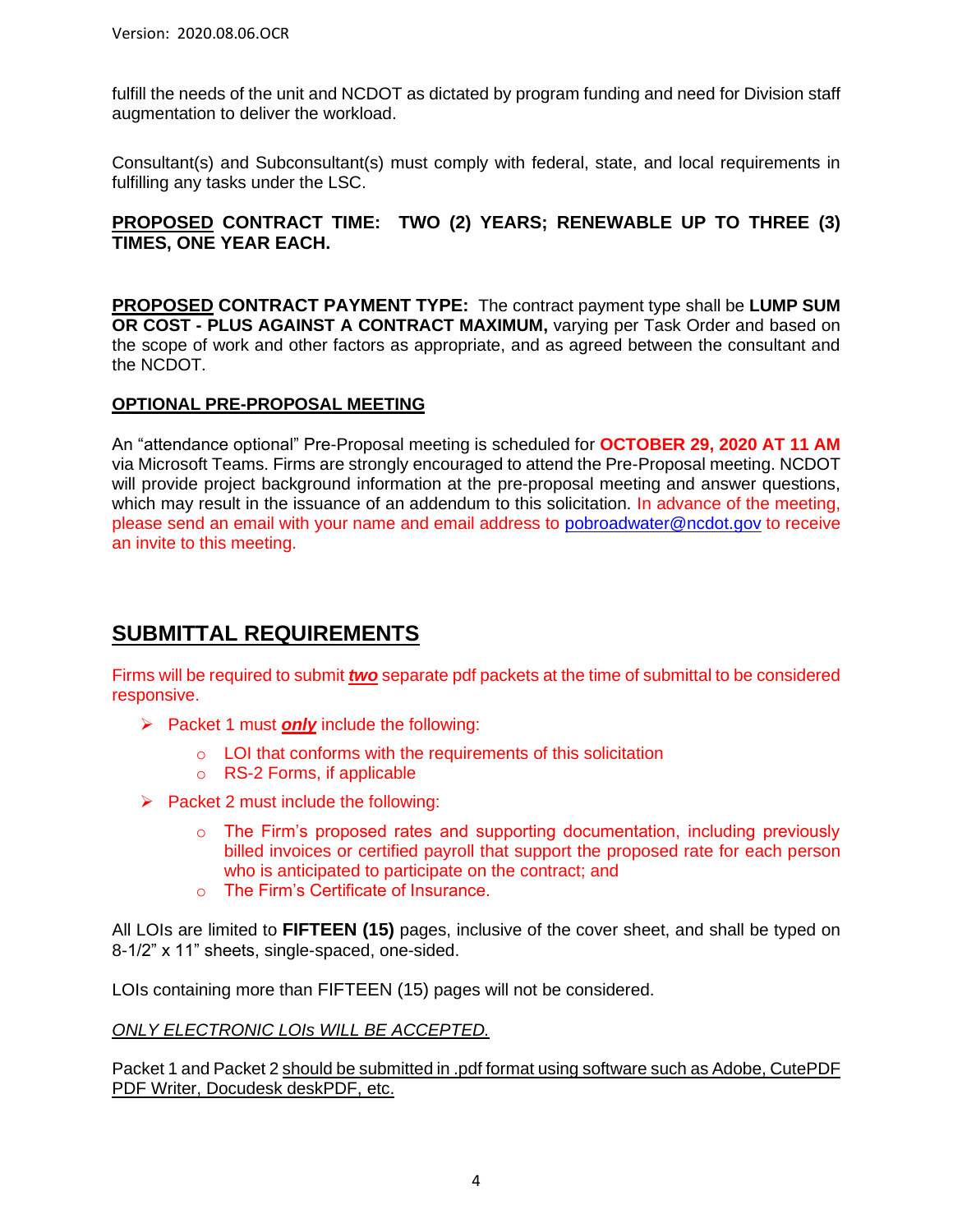Packet 1 and Packet 2 should be sent as separate .pdf files, **through NCDOT's File Transfer System (FTS)** to Pandora Broadwater at pobroadwater@ncdot.gov. The FTS will send you an electronic receipt when your LOI is **uploaded** to NCDOT's FTS. Paper copies are not required. The subject line should contain the Firm's Name, and "**LOI for 2020 Office of Civil Rights LSC**".

If an interested firm does not have an FTS account, they should send a request through regular e-mail to pobroadwater@ncdot.gov. A response will be sent via the FTS system that will provide a login username, password, and login procedures.

**Packets SHALL be received electronically no later than 12:00 P.M. EST, NOVEMBER 16, 2020. NOVEMBER 18, 2020.**

**Packets received after this deadline will not be considered.**

**Firms submitting LOIs are encouraged to carefully check them for conformance to the requirements stated above (and any other requirements in this Advertisement). If LOIs are submitted late, exceed the maximum number of pages, are sent by any means other than NCDOT's FTS system, or are sent to any NCDOT FTS recipient's email address other than pobroadwater@ncdot.gov, they will be disqualified.**

**The Department reserves the right to reject all LOIs and not proceed with procurement.**

**The Department reserves the right to waive any technicality in LOIs, or notify the Firm(s) of such technicality and allow the Firm(s) up to two (2) business days to rectify the technicality.**

All correspondence and questions concerning this RFLOI should be directed to **Pandora Broadwater** at pobroadwater@ncdot.gov.

IF APPLICABLE, questions may be submitted electronically only, to the contact above. Responses will be issued in the form of an addendum available to all interested parties. Interested parties should also send a request, by email only, to the person listed above to be placed on a public correspondence list to ensure future updates regarding the RFLOI or other project information can be conveyed. Questions must be submitted to the person listed above no later than **5:00 P.M. EST, NOVEMBER 9, 2020**. The last addendum will be issued no later than **NOVEMBER 12, 2020 NOVEMBER 13, 2020**.

NOTE: To adhere to the Timeframe, a Notice to Proceed is expected to be issued shortly after (a) firm(s)/team(s) is/are selected. All firm(s)/team(s) submitting a LETTER OF INTEREST should make sure that their rates and overheads are current and have been audited by NCDOT.

## **SELECTION PROCESS**

The following is a general description of the selection process:

A Selection Team will be convened to evaluate proposals received in Packet 1 in accordance with the schedule and evaluation criteria stated in this RFLOI. The Selection Team will rank the consulting candidates (firms, teams and/or individuals), and will short list a group of finalists for a personal interview which will provide most qualified consultant(s) for each Task or group of tasks.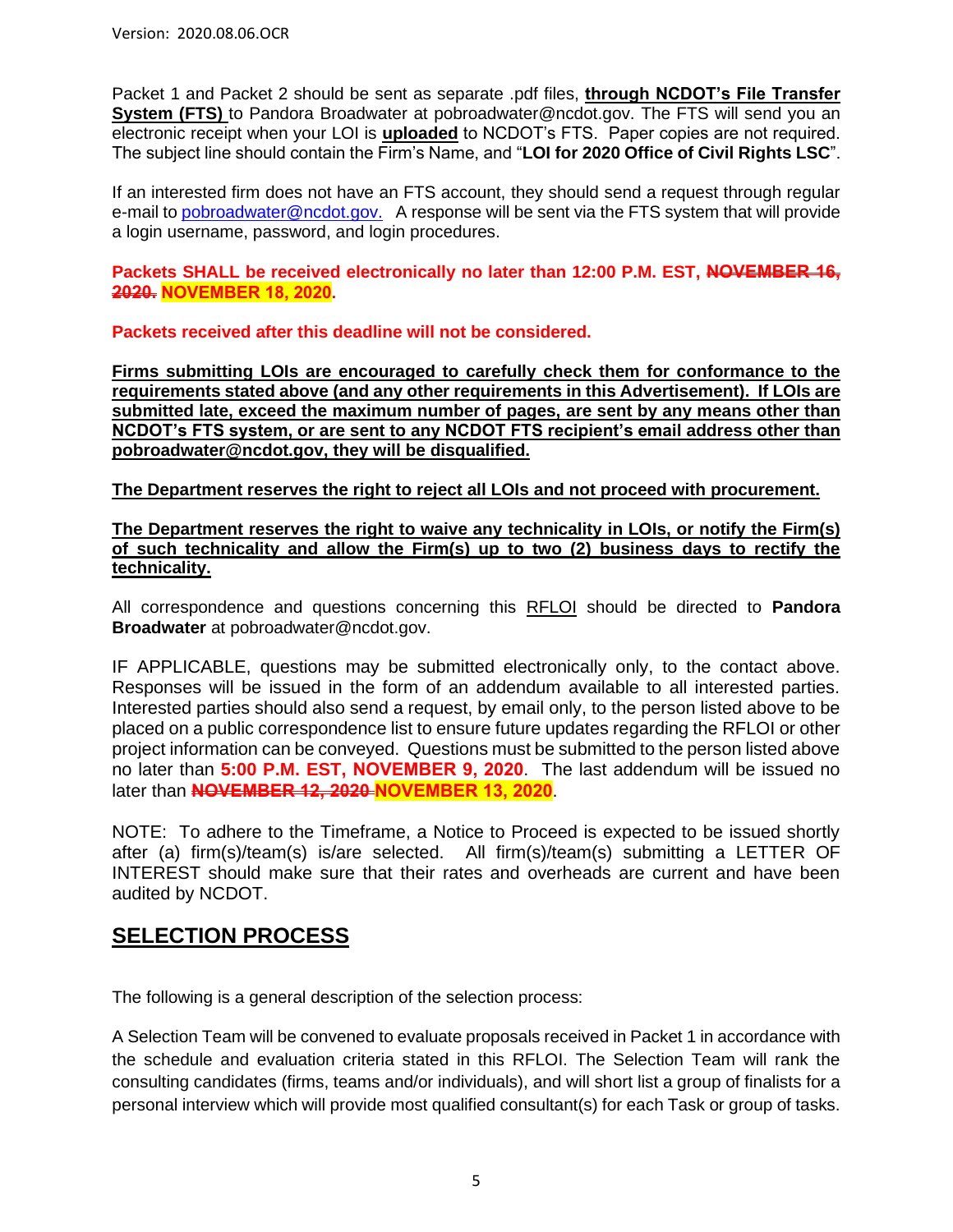If a firm is selected, Packet 2 will be reviewed by the Selection Team and Project Manager to engage in negotiations with the most qualified consultant(s) firm, based on a thorough and detailed scope of services, and will reach agreement on terms and fees for professional services valid for the period of engagement. In the event an agreement cannot be reached, the Selection Team reserves the right to terminate negotiations with that consultant and will commence negotiations with the next most qualified consultant. All contracts will be negotiated on a lump sum or cost plus against a contract maximum basis, as determined by the NCDOT.

The Selection Team may, at the Department's discretion, choose any number of firms to provide the services being solicited. Selection of any firm and/or team is subject to the approval of the North Carolina Department of Transportation. Prior to engagement, confidentiality agreements must be executed by the selected firm, all participating staff, and any sub-consultants.

### **SMALL PROFESSIONAL SERVICE FIRM (SPSF) PARTICIPATION**

The Department encourages the use of Small Professional Services Firms (SPSF). Small businesses determined to be eligible for participation in the SPSF program are those meeting size standards defined by Small Business Administration (SBA) regulations, 13 CFR Part 121 in Sector 54 under the North American Industrial Classification System (NAICS). The SPSF program is a race, ethnicity, and gender-neutral program designed to increase the availability of contracting opportunities for small businesses on federal, state or locally funded contracts. SPSF participation is not contingent upon the funding source.

The Firm, at the time the Letter of Interest is submitted, shall submit a listing of all known SPSF firms that will participate in the performance of the identified work. The participation shall be submitted on the Department's Subconsultant Form RS-2. RS-2 forms may be accessed on the Department's website at NCDOT Connect Guidelines & Forms.

The SPSF must be qualified with the Department to perform the work for which they are listed.

### **PREQUALIFICATION**

The Department maintains on file the qualifications and key personnel for each approved discipline, as well as any required samples of work. Each year on the anniversary date of the company, the firm shall renew their prequalified disciplines. If your firm has not renewed its application as required by your anniversary date or if your firm is not currently prequalified, please submit an application to the Department prior to submittal of your LOI. An application may be accessed on the Department's website at Prequalifying Private Consulting Firms -- Learn how to become Prequalified as a Private Consulting Firm with NCDOT. Having this data on file with the Department eliminates the need to resubmit this data with each letter of interest. Prequalification is not a requirement for this contract.

Professional Services Contracts are race and gender neutral and do not contain goals. However, the Respondent is encouraged to give every opportunity to allow Disadvantaged, Minority-Owned and Women-Owned Business Enterprises (DBE/MBE/WBE) subconsultant utilization on all LOIs, contracts and supplemental agreements. The Firm, subconsultant and subfirm shall not discriminate on the basis of race, religion, color, national origin, age, disability or sex in the performance of this contract.

#### **DIRECTORY OF FIRMS AND DEPARTMENT ENDORSEMENT**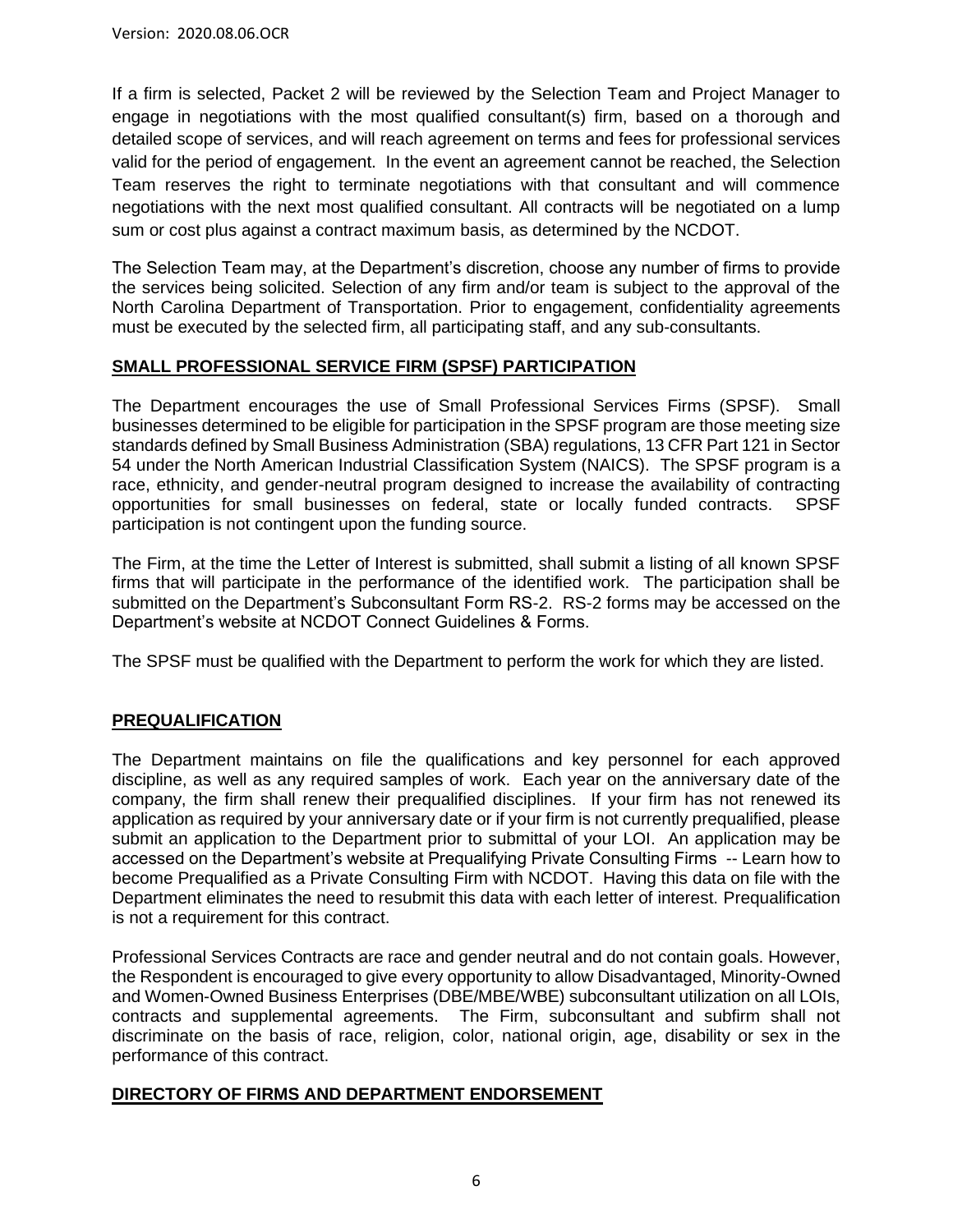Real-time information about firms doing business with the Department, and information regarding their prequalifications and certifications, is available in the Directory of Transportation Firms. The Directory can be accessed on the Department's website at Directory of Firms -- Complete listing of certified and prequalified firms.

The listing of an individual firm in the Department's directory shall not be construed as an endorsement of the firm.

## **SELECTION CRITERIA**

### **All firms who submit responsive letters of interest will be considered.**

In selecting a firm/team, the selection committee will take into consideration qualification information including such factors as:

- 1. **40% =** The firm's knowledge and experience relating to transportation industry programs and activities regularly implemented by OCR, including but not limited to:, DBE, BOWD, and OJT; business development, mentor protégé, contractor compliance, goal setting, disparity studies, and policy development.
- 2. **30% =** The prospective consultant and subconsultant's experience developing and implementing/delivering education, training, outreach, engagement, and technical assistance.
- 3. **10% =** The firm's demonstrated ability to meet commitments.
- 4. **10% =** The firm's documented capabilities of professional personnel and demonstrated experience, proven record of success on similar projects, proof of ethical performance and professional integrity.
- 5. **10% =** The firm's documented partnerships with community organizations and institutions of higher education; and ability to effect a productive relationship with majority and minority contractors, contractors' associations, minority groups, and other persons or organizations whose assistance will increase the opportunities for minority business enterprises to compete for and perform contracts and subcontracts.

## **SUBMISSION ORGANIZATION AND INFORMATION REQUIREMENTS**

The LOI should be addressed to **Pandora Broadwater, Program Assistant, for Office of Civil Rights** and must include the name, address, telephone number, and e-mail address of the prime consultant's contact person for this RFLOI.

The LOI must also include the information outlined below:

#### **Chapter 1 - Introduction**

The Introduction should demonstrate the consultant's overall qualifications to fulfill the requirements of the scope of work and should contain the following elements of information:

- **Expression of firm's interest in the work;**
- Statement of whether firm is on register with the NC Secretary of State;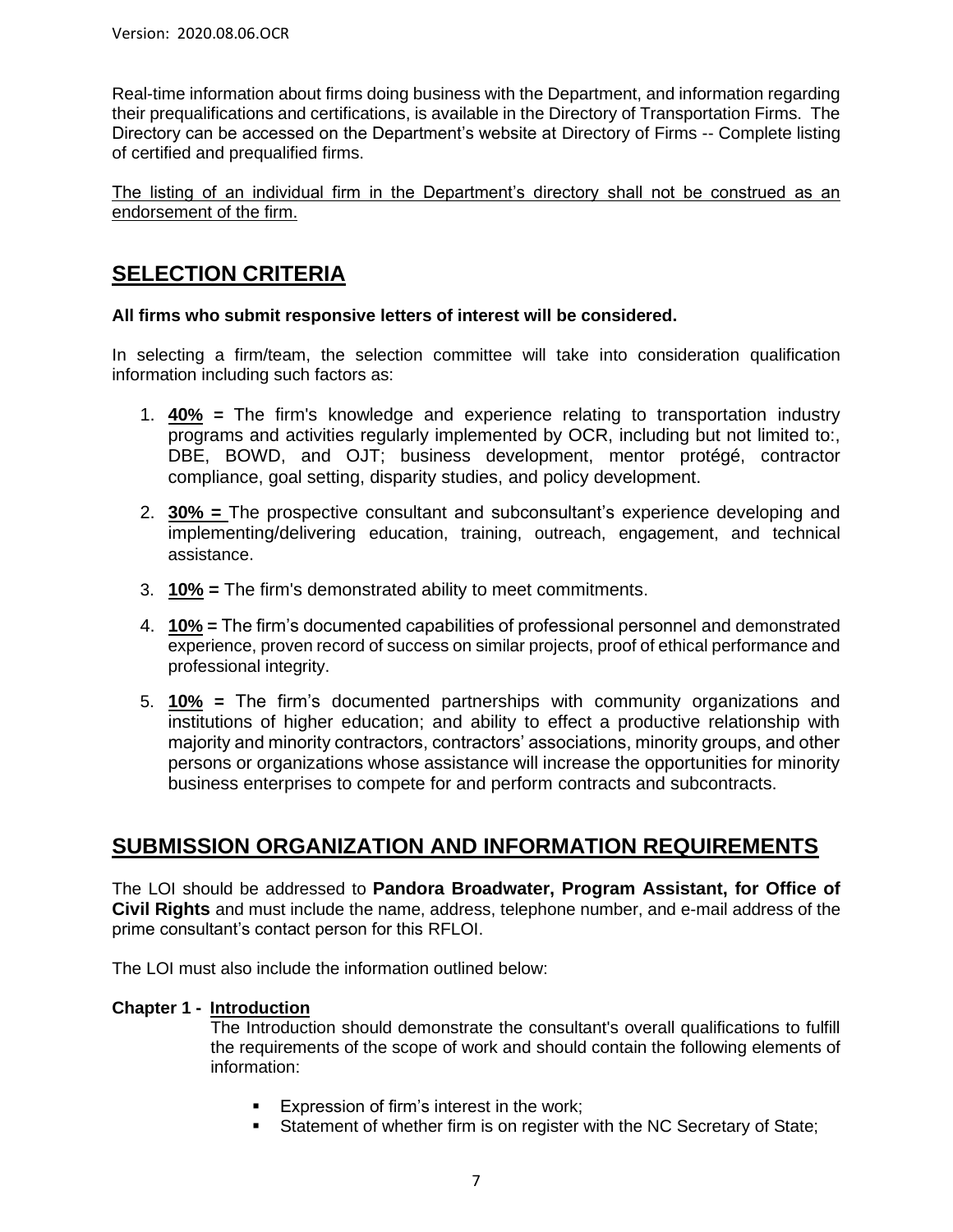- Statement regarding firm's(') possible conflict of interest for the work; and
- Summation of information contained in the letter of interest.

#### **Chapter 2 - Team Qualifications**

This chapter should elaborate on the general information presented in the introduction, to establish the credentials and experience of the consultant to undertake this type of effort. The following must be included:

- 1. Identify, at a minimum, three (3) recent projects (services of similar size and scope to the services sought via this LOI). Provide a synopsis of each project and include the date completed, along with a contact name and title, telephone number and email address.
- 2. If subconsultants are involved, provide corresponding information describing their qualifications as requested in bullet number 1 above.

#### **Chapter 3 - Team Experience**

This chapter must provide the names, classifications, and location of the firm's employees and resources to be assigned to the advertised work; and the professional credentials and experience of the persons assigned to the project, along with any unique qualifications of key personnel. Although standard personnel resumes may be included, identify pertinent team experience to be applied to this project. Specifically, the Department is interested in the experience, expertise, and total quality of the consultant's proposed team. If principals of the firm will not be actively involved in the study/contract/project, do not list them. The submittal shall clearly indicate the Consultant's Project Manager, other key Team Members and his/her qualifications for the proposed work. Also, include the team's organization chart for the Project / Plan. A Capacity Chart / Graph (available work force) should also be included. Any other pertinent information should also be listed in this section.

*Note:* If a project team or sub consultant encounters personnel changes, or any other changes of significance dealing with the company, NCDOT should be notified immediately.

#### **Chapter 4 - Technical Approach**

The consultant shall provide information on its understanding of, and approach to accomplish, this project, including their envisioned scope for the work and any innovative ideas/approaches, and a schedule to achieve the dates outlined in this RFLOI (if any project-specific dates are outlined below). Consultants and subconsultants must include in their proposal(s) how they intend to collaborate with community stakeholders and institutions of higher education to complete the scope(s) of work. Consultant(s) and/or subconsultant(s) also may be required to deliver trainings, education, outreach, and engagement through virtual delivery and should provide documented ability to fulfill this need should it become necessary.

## **SUBMISSION SCHEDULE AND KEY DATES**

RFLOI Release – **October 15, 2020** Pre-Proposal Meeting – **October 30, 2020 October 29, 2020** Deadline for Questions – **November 9, 2020** Issue Final Addendum – **November 12, 2020 November 13, 2020**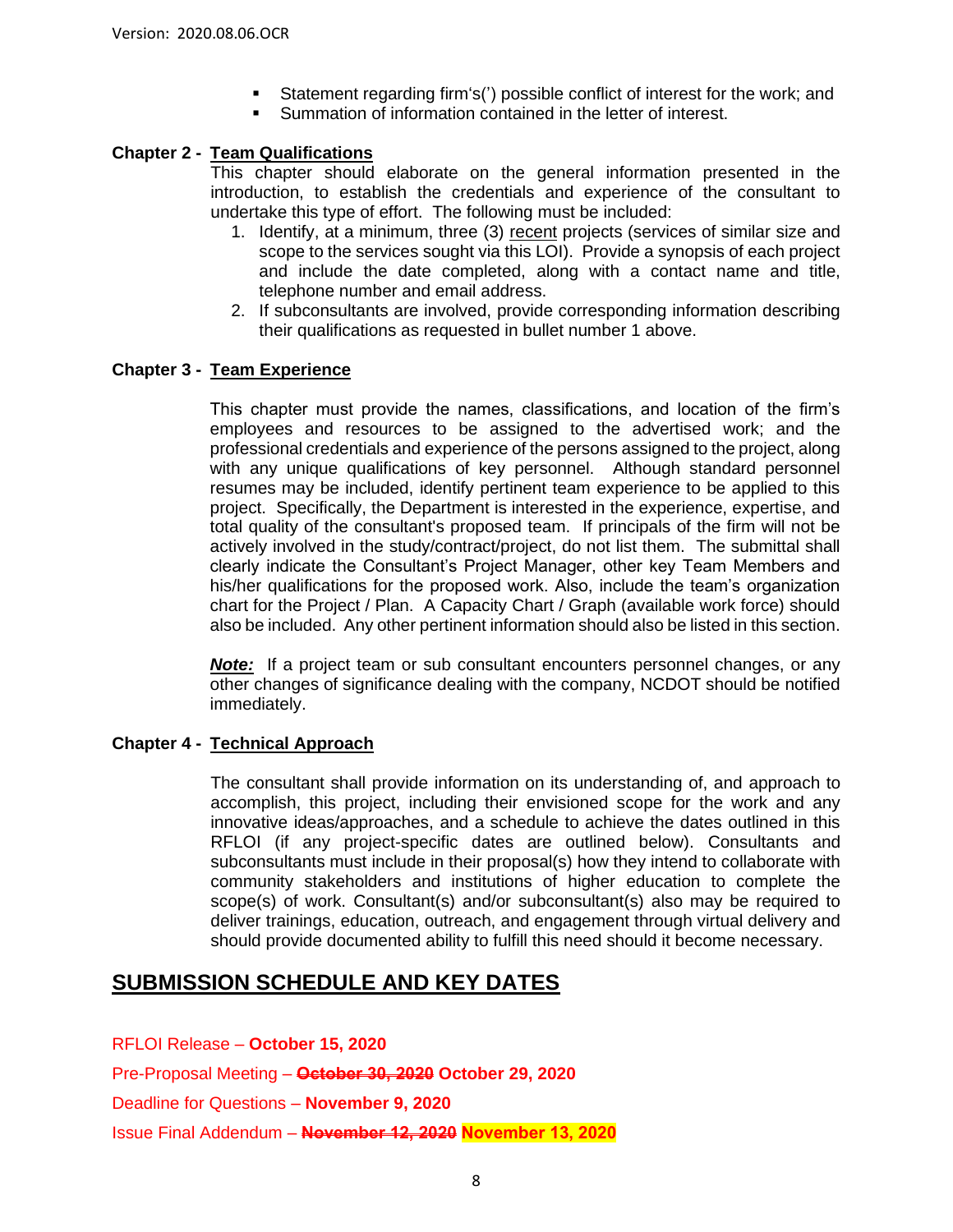Version: 2020.08.06.OCR

Deadline for LOI Submission – **November 16, 2020 November 18, 2020 at 12:00 PM (EST)** Shortlist Announced **\*** - **TBD** Interviews - the week of **November 30, 2020** Firm Selection and Notification **\*\*** - **TBD** Anticipated Notice to Proceed – **January 4, 2021**

**\*** Notification will **ONLY** be sent to shortlisted firms.

**\*\*** Notification will **ONLY** be sent to selected firms.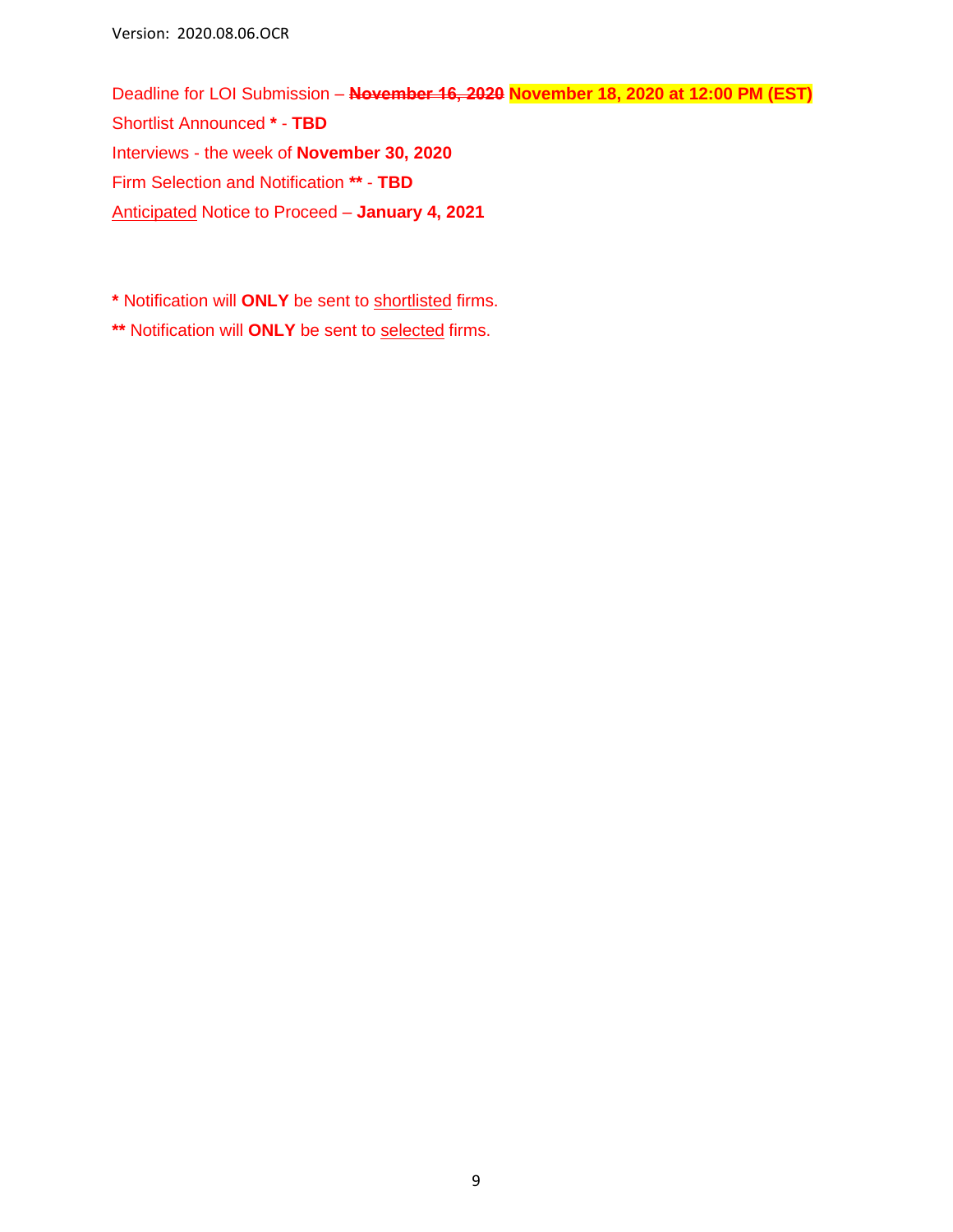

## REQUEST FOR LETTERS OF INTEREST (RFLOI)

### QUESTIONS & ANSWERS

*November 13, 2020*

|     | Question                                                                                                                                                                                                              | Answer                                                                                                                                                                                                                                                |
|-----|-----------------------------------------------------------------------------------------------------------------------------------------------------------------------------------------------------------------------|-------------------------------------------------------------------------------------------------------------------------------------------------------------------------------------------------------------------------------------------------------|
| 1.  | Is this meeting recorded and will it be available to<br>review later?                                                                                                                                                 | Yes, the pre-proposal meeting was recorded, and it<br>along with the PowerPoint presentation and<br>documents have been sent to all pre-proposal<br>meeting participants and others who have sent a<br>subsequent request via email to P. Broadwater. |
| 2.  | Is this an example budget for an issued Task Order or<br>do you want a sample budget as part of the LOI Packet<br>#2?                                                                                                 | The budget should be submitted with a Task Order;<br>only rates should be provided with the LOI Packet<br>#2.                                                                                                                                         |
| 3.  | This example shows a simple loaded rate for the sub<br>(no Overhead/FCCM details - should sub info be shown<br>in similar fashion to the prime firm's non-loaded rate<br>details or just a loaded rate as shown here? | Subconsultant information should be shown in a<br>similar fashion to the prime firm's non-loaded rate<br>details.                                                                                                                                     |
| 4.  | Can you make available a listing of attendees on the<br>call?                                                                                                                                                         | Yes, a listing of attendees on the pre-proposal call<br>has been sent to all pre-proposal meeting<br>participants.                                                                                                                                    |
| 5.  | Will the selected team(s) be working statewide on<br>various tasks?                                                                                                                                                   | Yes, there may be task assignments statewide.<br>However, if a vendor has a specific work region,<br>please specify this information in your LOI.                                                                                                     |
| 6.  | If we submit, can we choose to provide services in your<br>region only? Currently I am in the Western division or<br>do we have to remain open to all of the state?                                                   | Please see response to Question 5.                                                                                                                                                                                                                    |
| 7.  | What is the budget?                                                                                                                                                                                                   | This is not information we can release at this time.<br>Selected consultants will be apprised during<br>negotiations and at issuance of task orders.                                                                                                  |
| 8.  | Is OCR committed to interviews if they are selecting<br>multiple firms?                                                                                                                                               | interviews may not be necessary. A<br>No.<br>determination will be made based on LOIs received.                                                                                                                                                       |
| 9.  | As we prepare Team Qualifications, does recent similar<br>project include typical DOT on-calls, project specific<br>LOIs?                                                                                             | Yes, but make it relevant.                                                                                                                                                                                                                            |
| 10. | Has an LSC like this been advertised in previous years<br>and if so when?                                                                                                                                             | <b>No</b>                                                                                                                                                                                                                                             |
| 11. | SELECTION CRITERIA, #5 "The firm's documented<br>partnerships with community organizations and<br>institutions of higher education" How do you want this                                                              | Chapter 4 - Technical Approach in the LOI. Please<br>include nature of partnership and POC.                                                                                                                                                           |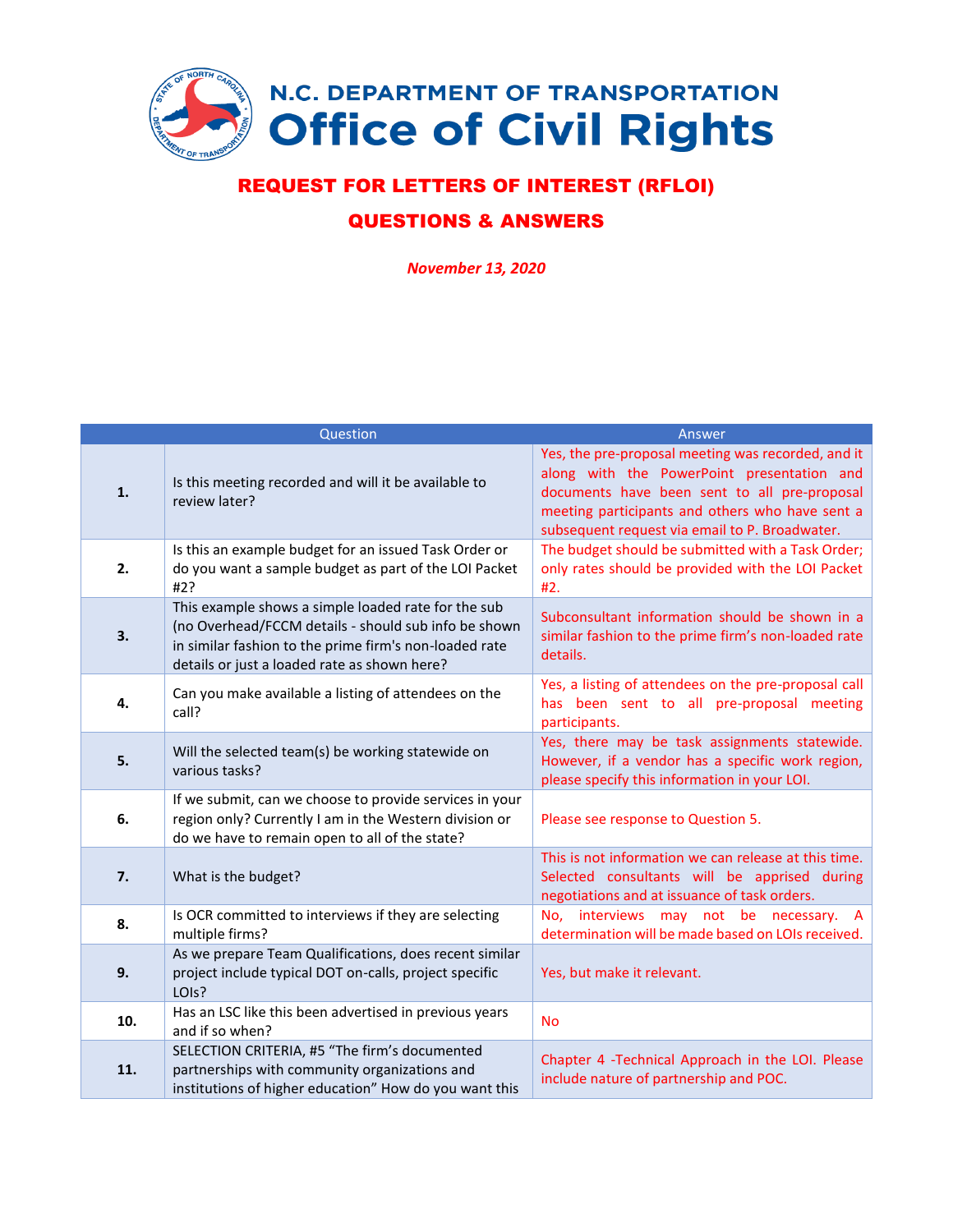|     | documented and where should this be included in the<br>LOI submittal?                                                                                                                                                                                                                                                        |                                                                                                                                                                                                                                                        |
|-----|------------------------------------------------------------------------------------------------------------------------------------------------------------------------------------------------------------------------------------------------------------------------------------------------------------------------------|--------------------------------------------------------------------------------------------------------------------------------------------------------------------------------------------------------------------------------------------------------|
| 12. | SELECTION PROCESS - "The Selection Team may, at the<br>Department's discretion, choose any number of firms<br>to provide the services being solicited."<br>If more than one firm is selected, will each firm be<br>awarded a separate LSC?<br>If no, will each firm be awarded a "not to exceed"<br>amount towards this LSC? | Yes, with a "not to exceed amount" as determined<br>during selection.                                                                                                                                                                                  |
| 13. | PROPOSED CONTRACT TIME: TWO (2) YEARS;<br>RENEWABLE UP TO THREE (3) TIMES, ONE YEAR EACH.<br>Can you confirm that the initial term for this LSC will<br>begin January 2021 and end on December 31, 2022?                                                                                                                     | No. Due to funding source(s), initial term may be<br>one year with an option to renew.                                                                                                                                                                 |
| 14. | What are the priorities of the required tasks $-$ ex.<br>Compliance, Certification, BOWD and OJT?                                                                                                                                                                                                                            | Each of our programs will require some type of<br>assistance and some tasks may require more<br>immediate attention than others.                                                                                                                       |
| 15. | How many CUF review site visits, site reviews and site<br>visits are you projecting to be completed by the<br>consultant and what regions of the state?                                                                                                                                                                      | This is not a task anticipated at this time for<br>completion by the consultant under this contract;<br>however, should the need arise, we will evaluate<br>for the appropriate level and locations of<br>resources to meet the need.                  |
| 16. | Is there an associated budget for CUF review site<br>visits/site reviews and site visits associated with the<br>certification process?                                                                                                                                                                                       | Please see response to Question 7.                                                                                                                                                                                                                     |
| 17. | Will travel be reimbursed for CUF reviews and site<br>visits?                                                                                                                                                                                                                                                                | Yes, all required travel is eligible for reimbursement<br>based on prior approval and provided the amounts<br>do not exceed the approved allowances and<br>submission<br>of<br>appropriate<br>documentation,<br>including receipts for gas and hotels. |
| 18. | Is there a backlog of Certification applications being<br>processed? If so, how many and how many will require<br>site visits?                                                                                                                                                                                               | Currently, there is not a large backlog.                                                                                                                                                                                                               |
| 19. | How many initial/new applications do you have to be<br>processed via the selected consultant?                                                                                                                                                                                                                                | It depends on demand, but the consultant should<br>be prepared to process 7-10 initial applications a<br>month.                                                                                                                                        |
| 20. | How many annual updates/renewal applications do<br>you have to be processed by the consultant?                                                                                                                                                                                                                               | It depends on demand, but the consultant should<br>be prepared to process 20-25 updates/renewal a<br>month.                                                                                                                                            |
| 21. | How many of the annual reviews are projected to be<br>processed as initial applications (requiring a site visit)?                                                                                                                                                                                                            | It depends on demand, but the consultant should<br>be prepared to process 7-10 initial applications a<br>month.                                                                                                                                        |
| 22. | What is the level of effort; how many consulting staff<br>members are required for each scope area; DBE<br>Certifications, DBE Utilization, Compliance, BOWD, and<br>OJT?                                                                                                                                                    | This will be determined based on the task order.<br>Some programs may require ongoing project<br>management for several program areas, including<br>BOWD and OJT. Examples of tasks are provided in<br>the RFLOI.                                      |
| 23. | What specific support services are required from the<br>consultant in the area of compliance?                                                                                                                                                                                                                                | Specific supportive services needs are not readily<br>known at this time and will be determined once a<br>specific need is identified. However, examples are<br>included in the RFLOI on pages 1-2.                                                    |
| 24. | Are you using a specific monitoring and tracking<br>software (B2Gnow)?                                                                                                                                                                                                                                                       | The Department uses HiCAMS and SAP.                                                                                                                                                                                                                    |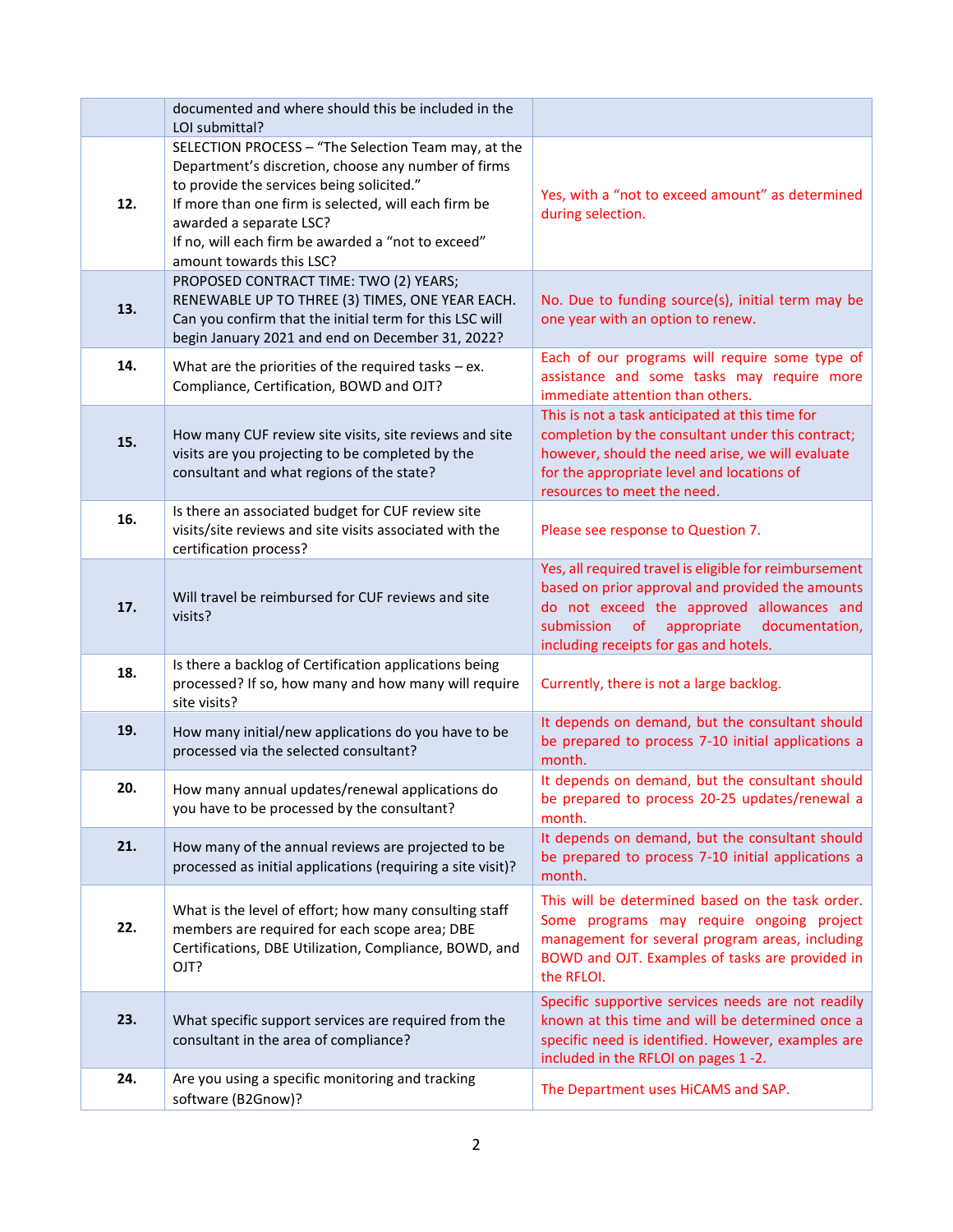| 25. | Will the consultant be required/allowed to make<br>updates to the system?                                                                                                                                                                                                                               | The consultant will more than likely not be required<br>or allowed to make updates to the Department's<br>systems; however, recommendations may be made<br><b>Department</b><br>reviewed<br>by<br>the<br>and<br>for<br>implementation.                             |
|-----|---------------------------------------------------------------------------------------------------------------------------------------------------------------------------------------------------------------------------------------------------------------------------------------------------------|--------------------------------------------------------------------------------------------------------------------------------------------------------------------------------------------------------------------------------------------------------------------|
| 26. | Is the assistance needed to develop mobile-<br>friendly/web-based electronic forms from scratch or to<br>adapt existing forms to make them mobile-<br>friendly/web-based?                                                                                                                               | Tasks may include a hybrid of both, and the needs<br>will be evaluated on a case by case basis.                                                                                                                                                                    |
| 27. | Are you looking for full, partial, or key points from<br>resumes?                                                                                                                                                                                                                                       | Resumes are not required, but if provided, they<br>should highlight relevant skills and talent based on<br>the services to be performed if selected. Please see<br>the SUBMISSION ORGANIZATION enumerated in<br>the RFLOI for additional information.              |
| 28. | Do resumes count toward the 15-page maximum?                                                                                                                                                                                                                                                            | Yes. Please see the SUBMISSION ORGANIZATION<br>enumerated<br>for<br>additional<br>in.<br>the<br><b>RFLOI</b><br>information.                                                                                                                                       |
| 29. | Do resumes count toward the 15-page maximum?                                                                                                                                                                                                                                                            | Yes. Please see the SUBMISSION ORGANIZATION<br>enumerated<br>the<br><b>RFLOI</b><br>additional<br>for<br>in.<br>information.                                                                                                                                       |
| 30. | How can we get our overhead rate audited by NCDOT<br>and what information is need?                                                                                                                                                                                                                      | NCDOT will not vet rates of vendors who have not<br>been awarded a professional service contract.                                                                                                                                                                  |
| 31. | Who do we send the information to within NCDOT and<br>is there a way to expedite the process?                                                                                                                                                                                                           | Please see response to Question 30.                                                                                                                                                                                                                                |
| 32. | Are you allowed to propose on selected scope items?                                                                                                                                                                                                                                                     | Yes, please ensure your LOI makes it clear.                                                                                                                                                                                                                        |
| 33. | How are you managing personnel during COVID and<br>what are the protocol/expectations? Does NCDOT<br>allow remote, electronic, and/or virtual services to be<br>utilized during the pandemic or does NCDOT want on-<br>site services in the offices/trailers of the<br>Agency/contractor/subcontractor? | As a general rule, NCDOT does allow remote,<br>electronic and/or virtual services; however, this will<br>be determined on a case by case basis. Please note<br>some services per federal regulations must be<br>completed via in-person on sites despite COVID-19. |
| 34. | In Packet 1 - LOI, can we include an Appendix for<br>Resumes, background information/company marketing<br>materials.                                                                                                                                                                                    | Any LOIs beyond 15 pages, inclusive of the Cover<br>Sheet, will be disqualified. Please see the<br>SUBMISSION ORGANIZATION enumerated in the<br>RFLOI for additional information.                                                                                  |
| 35. | Do we need to include a copy of our Authority to do<br>Business certification or will a compliance statement<br>suffice?                                                                                                                                                                                | Yes, it should be from the NC Secretary of State.                                                                                                                                                                                                                  |
| 36. | Is there a font size requirement for the text?                                                                                                                                                                                                                                                          | No; however, it should be legible without the use of<br>additional resources.                                                                                                                                                                                      |
| 37. | Can an Appendix be submitted in addition to the<br>maximum 15-page LOI?                                                                                                                                                                                                                                 | No. Any LOIs beyond 15 pages, inclusive of the<br>Cover Sheet, will be disqualified. Please see the<br>SUBMISSION ORGANIZATION enumerated in the<br>RFLOI for additional information.                                                                              |
| 38. | Is there a summary of the pre-proposal meeting, i.e.,<br>questions/answers, etc., that I can receive? If so,<br>please send to it to me.                                                                                                                                                                | The meeting was recorded and can be provided via<br>email upon request. All questions asked and<br>answered during the Pre-Proposal meeting are<br>included in these responses.                                                                                    |